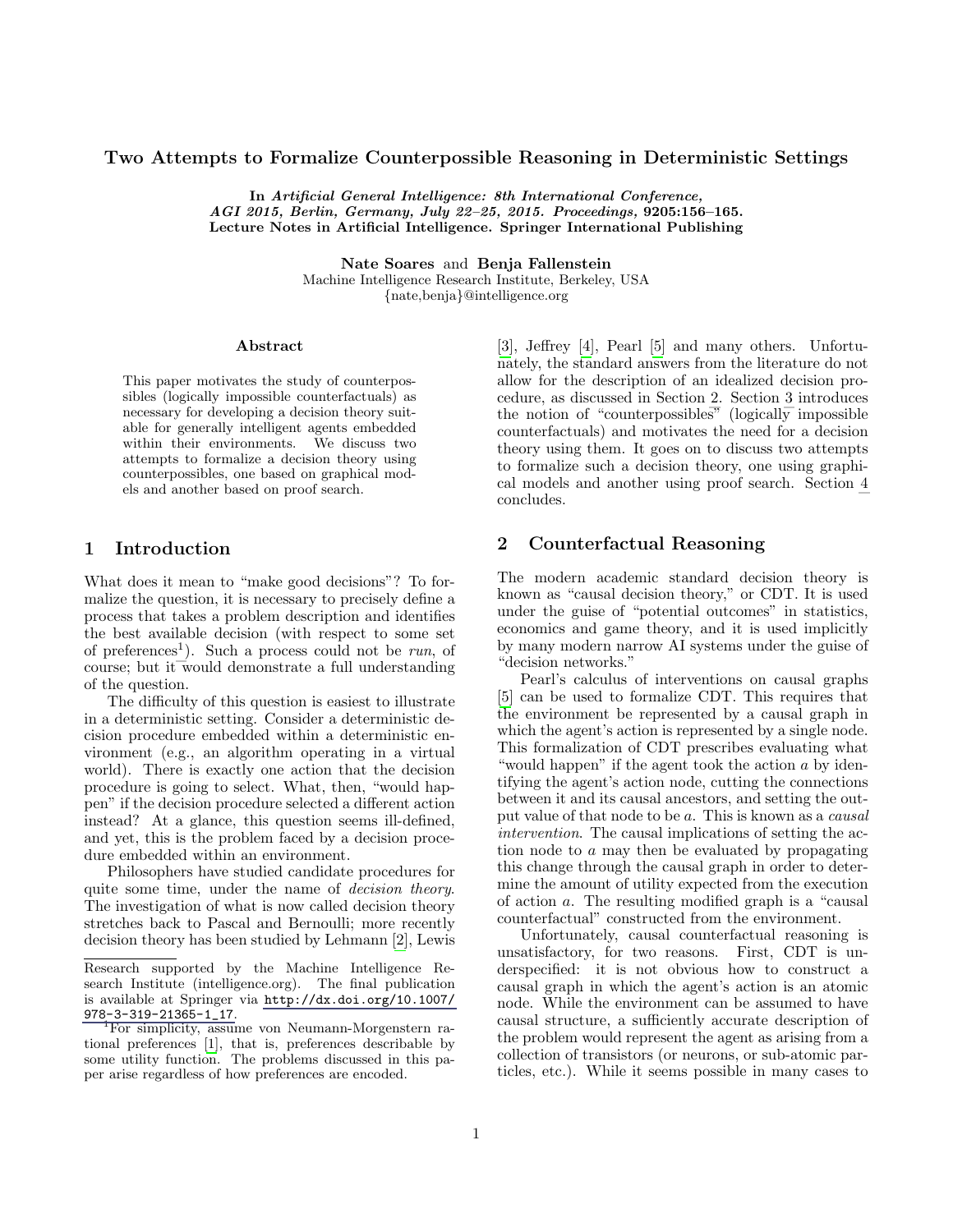draw a boundary around some part of the model which demarcates "the agent's action," this process may become quite difficult in situations where the line between "agent" and "environment" begins to blur, such as scenarios where the agent distributes itself across multiple machines.

Secondly, CDT prescribes low-scoring actions on a broad class of decision problems where high scores are possible, known as Newcomblike problems [\[6\]](#page-5-4). For a simple example of this, consider a one-shot Prisoner's Dilemma played by two identical deterministic agents. Each agent knows that the other is identical. Agents must choose whether to cooperate  $(C)$  or defect  $(D)$ without prior coordination or communication. If both agents cooperate, they both achieve utility 2. If both defect, they both achieve utility 1. If one cooperates and the other defects, then the defector achieves 3 utility while the cooperator achieves 0.[2](#page-1-1)

The actions of the two agents will be identical by assumption, but neither agent's action causally impacts the other's: in a causal model of the situation, the action nodes are causally separated, as in Figure [1.](#page-1-2) When determining the best action available to the left agent, a causal intervention changes the left node without affecting the right one, assuming there is some fixed probability p that the right agent will cooperate independent of the left agent. No matter what value  $p$  holds, CDT reasons that the left agent gets utility 2p if it cooperates and  $2p + 1$  if it defects, and therefore prescribes defection [\[7\]](#page-5-5).



<span id="page-1-2"></span>Figure 1: The causal graph for a one-shot Prisoner's Dilemma. A represents the agent's action, O represents the opponent's action, and  $U$  represents the agent's utility.

Indeed, many decision theorists hold that it is in fact rational for an agent to defect against a perfect copy of itself in a one-shot Prisoner's Dilemma, as after all, no matter what the opponent does, the agent does better by defecting [\[8,](#page-5-6) [3\]](#page-5-1). Others object to this view, claiming that since the agents are identical, both actions must match, and mutual cooperation is preferred to mutual defection, so cooperation is the best available action [\[9\]](#page-5-7).

Our view is that, in the moment, it is better to cooperate with yourself than defect against yourself, and so CDT does not reliably identify the best action available to an agent.

CDT assumes it can hold the action of one opponent constant while freely changing the action of the other, because the actions are causally separated. However, the actions of the two agents are logically connected; it is impossible for one agent to cooperate while the other defects. Causal counterfactual reasoning neglects non-causal logical constraints.

It is a common misconception that Newcomblike scenarios only arise when some other actor is a perfect predictor (perhaps by being an identical copy). This is not the case: while Newcomblike scenarios are most vividly exemplified by situations involving perfect predictors, they can also arise when other actors have only partial ability to predict the agent [\[10\]](#page-5-8). For example, consider a situation in which an artificial agent is interacting with its programmers, who have intimate knowledge of the agent's inner workings. The agent could well find itself embroiled in a Prisoner's Dilemma with its programmers. Let us assume that the agent knows the programmers will be able to predict whether or not it will cooperate with 90% accuracy. In this case, even though the programmers are imperfect predictors, the agent is in a Newcomblike scenario.

In any case, the goal is to formalize what is meant when asking that agents take "the best available action." Causal decision theory often identifies the best action available to an agent, but it sometimes fails in counter-intuitive ways, and therefore, it does not constitute a formalization of idealized decision-making.

## <span id="page-1-0"></span>3 Counterpossibles

Consider the sort of reasoning that a human might use, faced with a Prisoner's Dilemma in which the opponent's action is guaranteed to match our own:

The opponent will certainly take the same action that I take. Thus, there is no way for me to exploit the opponent, and no way for the opponent to exploit me. Either we both cooperate and I get \$2, or we both defect and I get \$1. I prefer the former, so I cooperate.

Contrast this with the hypothetical reasoning of a reasoner who, instead, reasons according to causal counterfactuals:

> There is some probability  $p$  that the opponent defects. (Perhaps I can estimate p, perhaps not.) Consider cooperating. In this case, I get \$2 if the opponent cooperates and \$0 otherwise, for a total of \$2p. Now consider defecting. In this case I get \$3 if the opponent cooperates and \$1 otherwise,

<span id="page-1-1"></span><sup>2</sup>This scenario (and other Newcomblike scenarios) are multi-agent scenarios. Why use decision theory rather than game theory to evaluate them? The goal is to define a procedure which reliably identifies the best available action; the label of "decision theory" is secondary. The desired procedure must identify the best action in all settings, even when there is no clear demarcation between "agent" and "environment." Game theory informs, but does not define, this area of research.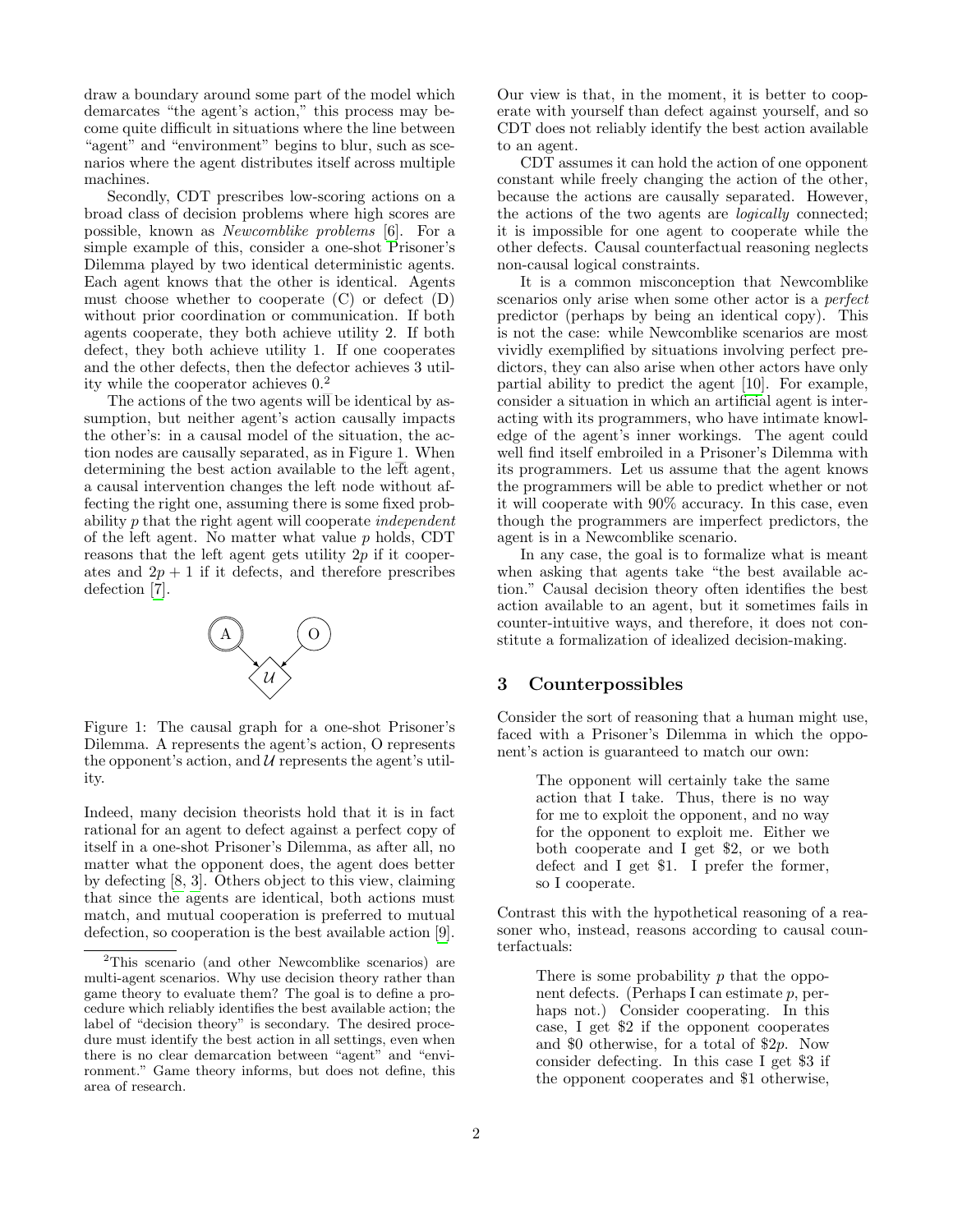for a total of  $2p + 1$ . Defection is better no matter what value  $p$  takes on, so I defect.

Identifying the best action requires respecting the fact that identical algorithms produce identical outputs. It is not the physical output of the agent's hardware which must be modified to construct a counterfactual, it is the logical output of the agent's decision algorithm. This insight, discovered independently by Dai [\[11\]](#page-5-9) and Yudkowsky [\[12\]](#page-5-10), is one of the main insights behind "updateless decision theory" (UDT).

UDT identifies the best action by evaluating a world-model which represents not only causal relationships in the world, but also the logical effects of algorithms upon the world. In a symmetric Prisoner's Dilemma, a reasoner following the prescriptions of UDT might reason as follows:

> The physical actions of both myself and my opponent are determined by the same algorithm. Therefore, whatever action this very decision algorithm selects will be executed by both of us. If this decision algorithm selects "cooperate" then we'll both cooperate and get a payoff of 2. If instead this decision algorithm selects "defect" then we'll both defect and get a payoff of 1. Therefore, this decision algorithm selects "cooperate."

Using reasoning of this form, a selfish agent acting according to the prescriptions of UDT cooperates with an identical agent on a symmetric one-shot Prisoner's Dilemma, and achieves the higher payoff.<sup>[3](#page-2-0)</sup>

Evaluating a counterfactual outcome in which the decision algorithm behaves differently requires evaluating a logically impossible possibility, known as a "coun-terpossible."<sup>[4](#page-2-1)</sup> As noted by Cohen [\[13\]](#page-5-11), "the problem of counterpossible conditionals remains very near the center of philosophy."

To our knowledge, there does not yet exist a formal method of evaluating counterpossibles that is suitable for use in decision theory. This paper discusses two early attempts to formalize a decision theory which makes use of counterpossible reasoning.

#### 3.1 Counterpossibles Using Graphical Models

Following Pearl's formalization of CDT (2000), one might be tempted to formalize UDT using a graphical approach. For example, one might attempt to construct a "logical graph" of the one-shot prisoner's dilemma, where each algorithm has its own "logical node," as in Figure [2.](#page-2-2) To do so, the graphical representation of the environment must encode not only causal relations, but also logical relations.



<span id="page-2-2"></span>Figure 2: The logical graph for a symmetric Prisoner's Dilemma where both the agent's action A and the opponent's action O are determined by the algorithm A().

Given a probabilistic graphical model of the world representing both logical and causal connections, and given that one of the nodes in the graph corresponds to the agent's decision algorithm, and given some method of propagating updates through the graph, UDT can be specified in a manner very similar to CDT. To identify the best action available to an agent, iterate over all available actions  $a \in A$ , change the value of the agent's algorithm node in the graph to a, propagate the update, record the resulting expected utility, and return the action a leading to the highest expected utility. There are two obstacles to formalizing UDT in this way.

The first obstacle is that UDT (like CDT) is underspecified, pending a formal description of how to construct such a graph from a description of the environment (or, eventually, from percepts). However, constructing a graph suitable for UDT is significantly more difficult than constructing a graph suitable for CDT. While both require decreasing the resolution of the world model until the agent's action (in CDT's case) or algorithm (in UDT's case) is represented by a single node rather than a collection of parts, the graph for UDT further requires some ability to identify and separate "algorithms" from the physical processes that implement them. How is UDT supposed to recognize that the agent and its opponent implement the same algorithm? Will this recognition still work if the opponent's algorithm is written in a foreign programming language, or otherwise obfuscated in some way? (See Figure [3.](#page-3-0))

Even given some reliable means of identifying copies of an agent's decision algorithm in the environment, this may not be enough to specify a satisfactory graph-based version of UDT. To illustrate, consider UDT identify-

<span id="page-2-0"></span><sup>&</sup>lt;sup>3</sup>The agent does *not* care about the utility of its opponent. Each agent is maximizing its own personal utility. Both players understand that the payoff must be symmetric, and cooperate out of a selfish desire to achieve the higher symmetric payoff.

<span id="page-2-1"></span><sup>4</sup>Some versions of counterpossibles are quite intuitive; for instance, we could imagine how the cryptographic infrastructure of the Internet would fail if we found that  $P = NP$ . and it seems as if that counterfactual would still be valid even once we proved that  $P \neq NP$ . And yet by the Principle of Explosion, literally any consequence can be deduced from a falsehood, and thus no counterfactual could be "more valid" than any other in a purely formal sense.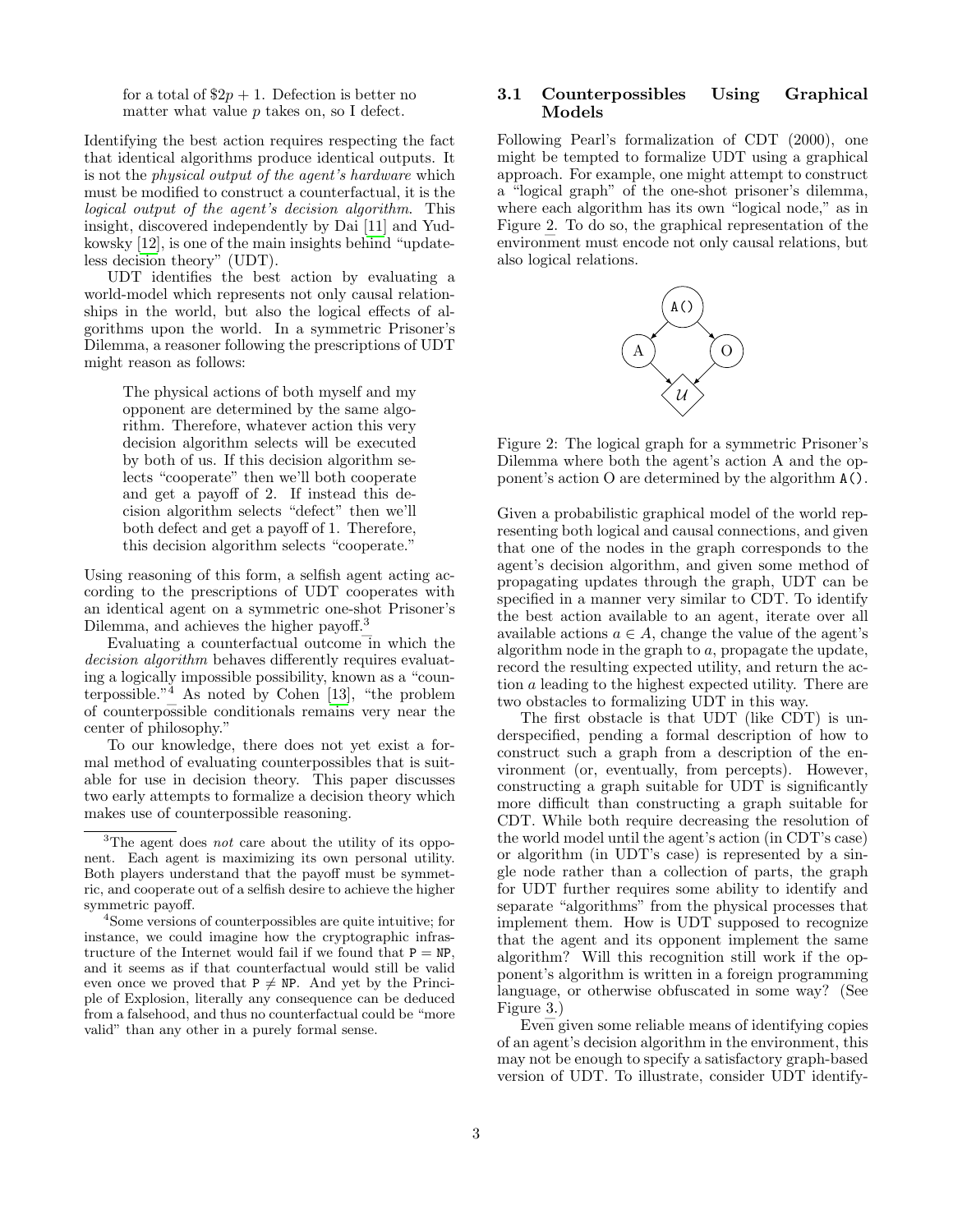

<span id="page-3-0"></span>Figure 3: The desired logical graph for the one-shot Prisoner's Dilemma where agent A acts according to A(), and the opponent either mirrors A() or does the opposite, according to the random variable X.

ing the best action available to an agent playing a Prisoner's Dilemma against an opponent that does exactly the same thing as the agent 80% of the time, and takes the opposite action otherwise. It seems UDT should reason according to a graph as in Figure [3,](#page-3-0) in which the opponent's action is modeled as dependent both upon the agent's algorithm and upon some source  $X$  of randomness. However, generating logical graphs as in Figure [3](#page-3-0) is a more difficult task than simply detecting all perfect copies of the an algorithm in an environment.

Secondly, a graphical model capable of formalizing UDT must provide some way of propagating "logical updates" through the graph, and it is not at all clear how these logical updates could be defined. Whenever one algorithm's "logical node" in the graph is changed, how does this affect the logical nodes of other algorithms? If the agent's algorithm selects the action  $a$ , then clearly the algorithm "do what the agent does 80% of the time and nothing otherwise" is affected. But what about other algorithms which correlate with the agent's algorithm, despite not referencing it directly? What about the algorithms of other agents which base their decisions on an imperfect model of how the agent will behave? In order to understand how logical updates propagate through a logical graph, we desire a better notion of how "changing" one logical fact can "affect" another logical fact.

#### 3.2 Counterpossibles Using Proof Search

Given some method of reasoning about the effects of  $A() = a$  on any other algorithm, a graphical formalization of UDT is unnecessary: the environment itself is an algorithm which contains the agent, and which describes how to compute the agent's expected utility! Therefore, a formal understanding of "logical updating" could be leveraged to analyze the effects of  $A() = a$ upon the environment; to evaluate the action a, UDT need only compute the expected utility available in the environment as modified by the assumption  $A() = a$ .

This realization leads to the idea of "proof-based UDT," which evaluates actions by searching for formal proofs, using some mathematical theory such as Peano Arithmetic  $(\mathcal{P}A)$ , of how much utility is attained in the

world-model if  $A()$  selects the action a. As a bonus, this generic search for formal proofs obviates the need to identify the agent in the environment: given an environment which embeds the agent and a description of the agent's algorithm, no matter how the agent is embedded in the environment, a formal proof of the outcome will implicitly identify the agent and describe the implications of that algorithm outputting a. While that proof does the hard work of propagating counterpossibles, the high-level UDT algorithm simply searches all proofs, with no need to formally locate the agent. This allows for an incredibly simple specification of updateless decision theory, given below.

First, a note on syntax: Square quotes  $(\ulcorner \cdot \urcorner)$  denote sentences encoded as objects that a proof searcher can look for. This may be done via e.g., a Gödel encoding. Overlines within quotes denote "dequotes," allowing the reference of meta-level variables. That is, if at some point in the algorithm  $a := 3$  and  $o := 10$ , then the string  $\lceil A(\rceil) = \bar{a} \rceil \to E(\rceil) = \bar{o} \rceil$  is an abbreviation of  $\lceil A() \rceil = 3 \rightarrow E() = 10$ <sup>-</sup>. The arrow  $\lceil \rightarrow \rceil$  denotes logical implication.

The algorithm is defined in terms of a finite set A of actions available to the agent and a finite sorted list  ${\cal O}$  of outcomes that could be achieved (ordered from best to worst). The proof-based UDT algorithm takes a description  $\lceil E(\rceil \rceil)$  of the environment and  $\lceil A(\rceil) \rceil$  of the agent's algorithm. E() computes an outcome, A() computes an action. It is assumed (but not necessary) that changing the output of A() would change the output of E().

To demonstrate how the algorithm works, consider UDT evaluating the actions available to a UDT agent in a symmetric prisoner's dilemma. The list of outcomes is  $O := [3, 2, 1, 0]$  according to the cases where the agent exploits, mutually cooperates, mutually defects, and is exploited, respectively. The set of actions is  $A := \{C, D\}$  according to whether the agent cooperates or defects. To identify the best action, UDT iterates over outcomes in order of preference, starting with 3. For each outcome, it iterates over actions; say it first considers C. In the case that  $A() = C$ , the agent cannot achieve the outcome 3, so there is no proof of  $\Gamma$ A() = C  $\rightarrow$  E() = 3<sup>-[5](#page-3-1)</sup>. Next, UDT considers D.

<span id="page-3-1"></span><sup>5</sup>One must be careful with this sort of reasoning, for if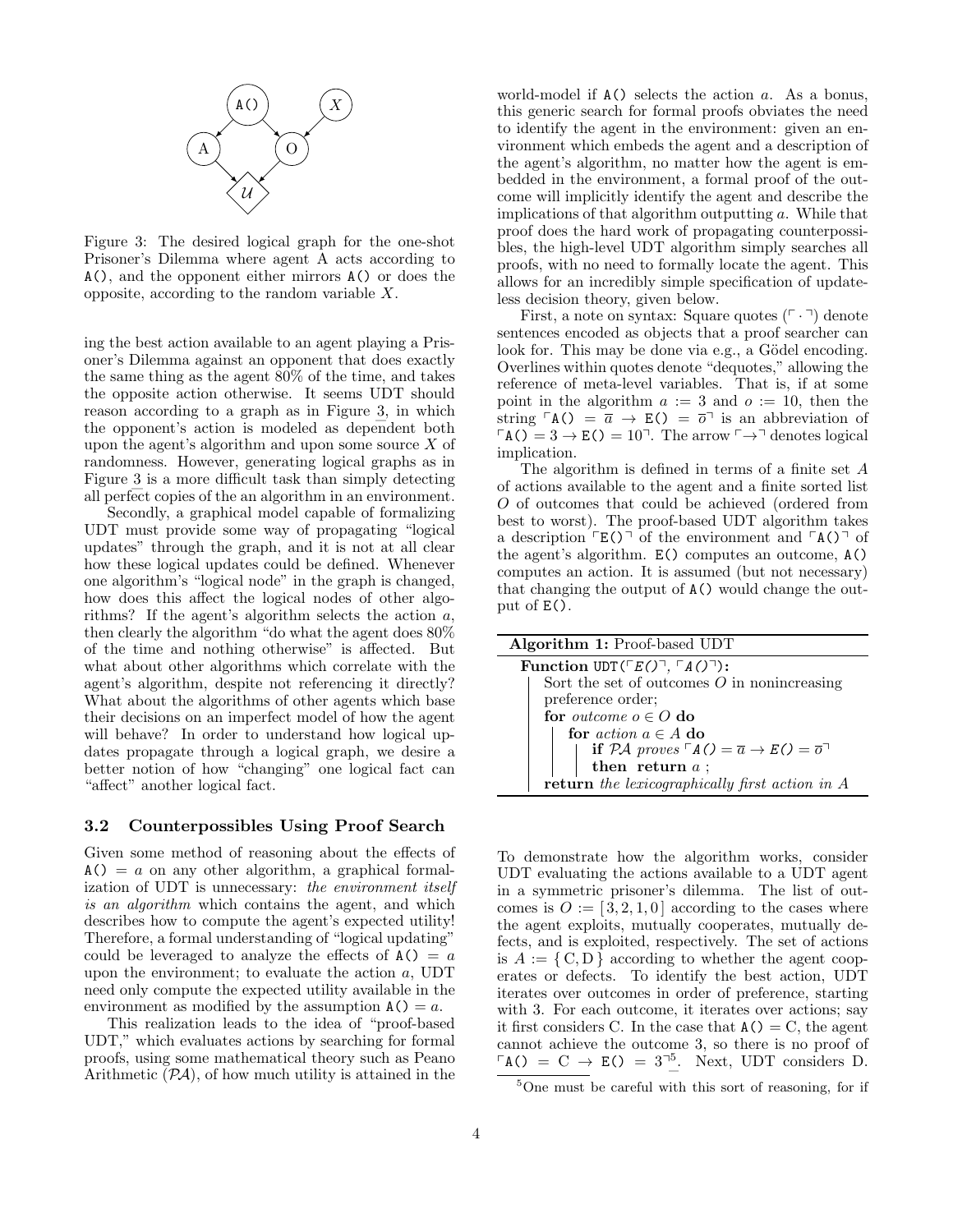If the agent defects, then so does the opponent, so it would get outcome 1, and so there is no proof of  $\lceil A() = D \rightarrow E() = 3$ <sup>-7</sup>. So UDT moves on to the next outcome, 2, and considers C. In this case, if the agent cooperates then so will the opponent, so there is a proof of  $\lceil A(\cdot) = C \rceil$  = 2<sup> $\lceil A(\cdot) \rceil$ </sup> selects C.

While this proof-based formalism of UDT is extremely powerful, it is not without its drawbacks. It requires a halting oracle in order to check whether proofs of the statement  $\ulcorner A() = \bar{a} \rightarrow E() = \bar{o} \urcorner$  exist; but this is forgivable, as it is meant to be a definition of what it means to "choose the best action," not a practical algorithm. However, this formalization of UDT can only identify the best action if there exists a proof that executing that action leads to a good outcome. This is problematic in stochastic environments, and in any setting where  $P\mathcal{A}$  is not a strong enough theory to find the appropriate proofs (which may well occur if agents in the environment are themselves searching for proofs about what UDT will prescribe, in order to guess the behavior of agents which act according to UDT).

There is also larger problem facing this formalism of UDT: even in simple examples, the algorithm is not guaranteed to work. Consider a case where the outcomes are  $O := [3, 2, 1]$  corresponding in E() to the actions  $A := \{ High, Med, Low \}$ . If we ask proof-based UDT to identify the best available action to the agent  $A() := \text{const}$  Low, and it considers the action Med before the action High, then it will misidentify Med as the best available action! This happens because there is a proof that  $A() \neq Med$ , and so  $A() = Med \rightarrow E() = 3$  by the principle of explosion. (In fact, this sort of thing can happen whenever there is any action that is provably not taken.)

As discussed by Benson-Tilsen [\[14\]](#page-5-12), this problem is averted in the important case  $\mathtt{A}() = \mathtt{UDT}(\ulcorner\mathtt{E}(\urcorner\urcorner, \ulcorner\mathtt{A}(\urcorner\urcorner)$ (this fixed point exists, by Kleene's second recursion theorem). In this case, UDT does in fact get the best provably attainable outcome. This follows from the consistency of  $\mathcal{P} \mathcal{A}$ : imagine that a is a action such that  $\mathcal{P} \mathcal{A}$  proves  $A() \neq a$ . Then  $\mathcal{P} \mathcal{A}$  proves that  $A() = a$ implies the first outcome in  $O$  (which has the highest possible preference), and so UDT must either return a or return another action which implies the first outcome in  $O$ —but returning a would be a contradiction. Therefore, either UDT will return an action which truly leads to the highest outcome, or there is no action a such that PA can prove  $A() \neq a$ , and thus the only proofs found will be genuine implications. Even so, the apparent deficits of UDT at analyzing other algorithms are troubling, and it is not obvious that reasoning about the logical implications of  $A() = a$  is the right way to formalize counterpossible reasoning.

A better understanding of counterpossible reason-

ing may well be necessary in order to formalize UDT in a stochastic setting, where it maximizes expected utility instead of searching for proofs of a certain outcome. Such an algorithm would evaluate actions conditioned on the logical fact  $A() = a$ , rather than searching for logical implications. How does one deal with the case where  $A() \neq a$ , so that  $A() = a$  is a zero-probability event? In order to reason about expected utility conditioned on  $A() = a$ , it seems necessary to develop a more detailed understanding of counterpossible reasoning. If one deterministic algorithm violates the laws of logic in order to output something other than what it outputs, then how does this affect other algorithms? Which laws of logic, precisely, are violated, and how does this violation affect other logical statements?

It is not clear that these questions are meaningful, nor even that a satisfactory general method of reasoning about counterpossibles actually exists. It is plausible that a better understanding of reasoning under logical uncertainty would shed some light on these issues, but a satisfactory theory of reasoning under logical uncertainty does not yet exist.[6](#page-4-2) Regardless, it seems that some deeper understanding of counterpossibles is necessary in order to give a satisfactory formalization of updateless decision theory.

# <span id="page-4-1"></span>4 Conclusion

The goal of answering all these questions is not to identify practical algorithms, directly. Rather, the goal is to ensure that the problem of decision-making is well understood: without a formal description of what is meant by "good decision," it is very difficult to justify high confidence in a practical heuristic that is intended to make good decisions.

It currently looks like specifying an idealized decision theory requires formalizing some method for evaluating counterpossibles, but this problem is a difficult one, and counterpossible reasoning is an open philosophical problem. While these problems have remained open for some time, our examination in the light of decision-theory, with a focus on concrete algorithms, has led to some new ideas. We are optimistic that further decision theory research could lead to significant progress toward understanding the problem of idealized decision-making.

## References

<span id="page-4-0"></span>[1] John von Neumann and Oskar Morgenstern. Theory of Games and Economic Behavior. 1st ed. Princeton, NJ: Princeton University Press, 1944.

<span id="page-4-2"></span> ${}^{6}$ A *logically uncertain* reasoner can know both the laws of logic and the source code of a program without knowing what the program outputs.

 $P\mathcal{A}$  could prove that  $A() = D$  then it could also prove  $A() =$  $C \rightarrow E() = 3$  by the principle of explosion. However, in this case, that sort of "spurious proof" is avoided by technical reasons discussed by Benson-Tilsen [\[14\]](#page-5-12).